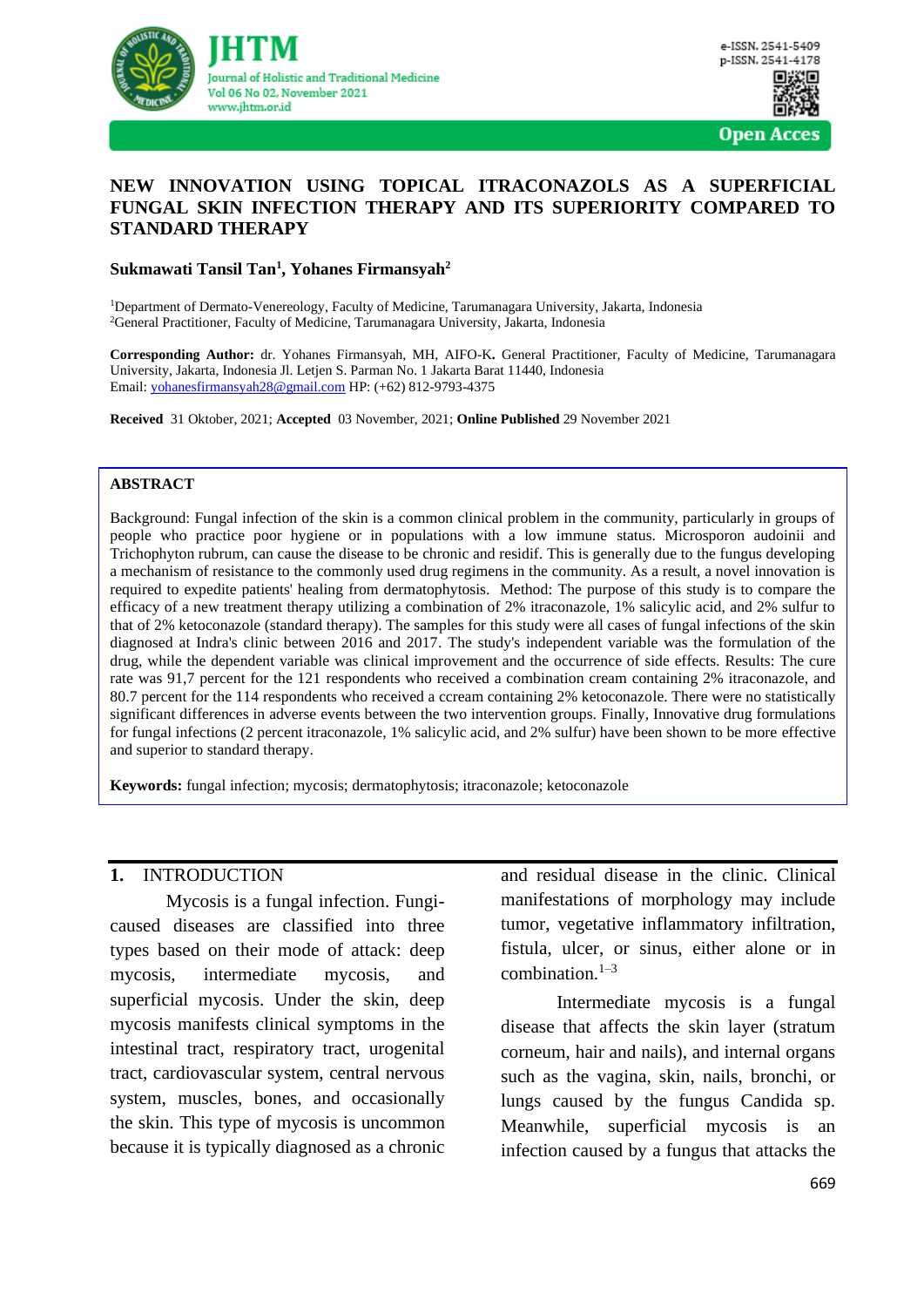superficial area, namely the skin, hair, nails. The incidence of superficial mycosis is quite high in Indonesia because it attacks the wider community. This is because Indonesia is a tropical country with a hot and humid climate, the hygiene of some people is still lacking, there is a source of infection around it, the use of antibiotics, steroids and cytostatic drugs is increasing, there are chronic diseases and other systemic diseases  $4-8$ 

Superficial mycosis is classified into two types based on its etiology: dermatophytosis and non-dermatophytosis. Dermatophytosis is a fungal infection of the skin that is caused by the dermatophyte fungus. Because this group of fungi is attracted to keratin (keratinophilic), it can attack the skin's layers from the stratum corneurm to the basal stratum.<sup>9,10</sup>

This disease is a skin health problem for people around the world, especially in tropical countries and developing countries such as Indonesia. Human movement can rapidly affect the endemic spread of this fungus. Dermatophytosis affects all races, age groups, sexes and often recurs. The incidence of dermatophytosis in various medical teaching hospitals in Indonesia shows varying numbers. RSUD dr. Soetomo Surabaya reported 53.9% cases of dermatophytosis in 2010. In the same year Dr. Kariadi Semarang stated that dermatophytosis is 73.4% of all dermatomycoses. Dr. Hospital Wahidin Sudirohusodo Makasar reported that there were 69.33% new cases of dermatophytosis for the period 2006-2010. The data shows that dermatophytosis is a skin disease that ranks first compared to other skin diseases

in RSUP H. Adam Malik and RSUD dr. Pirngadi Medan in 2002.<sup>11,12</sup>

Temperature, humidity, trauma, social conditions, lack of personal hygiene, tight clothing that does not absorb sweat, malnutrition, long-term antibiotic use, longterm corticosteroid use, and chronic disease are all factors that predispose a person to infection by fungi.<sup>13-17</sup>

Numerous standard therapies for dermatophytosis have been established. One of them is the topical application of a relatively simple drug, namely 2% ketoconazole cream or 2% miconazole cream. Therapy Certain fungi, such as Microsporon audoinii and Trichophyton rubrum, can cause a chronic and recurrent disease course even after they have been treated optimally. There are several interpretations of this incident, one of which is the possibility of drug resistance for superficial fungal infections as a result of frequent use of 2% ketoconazole and 2% miconazole creams. There was no data on drug resistance in the azole class against dermatophytosis fungal infections prior to the publication of this journal. Extrapolation of data on the number of azole groups resistant to candida fungi was performed.18– 20

Epidemiological data indicate that infections caused by resistant fungal species, particularly Candida species resistant to fluconazole, are increasing. Additionally, the fungus that was previously considered a contaminant demonstrates resistance to all available antifungal agents and has the potential to cause invasive and lifethreatening infections known as emerging fungi. Due to the prevalence of yeast infection and the scarcity of available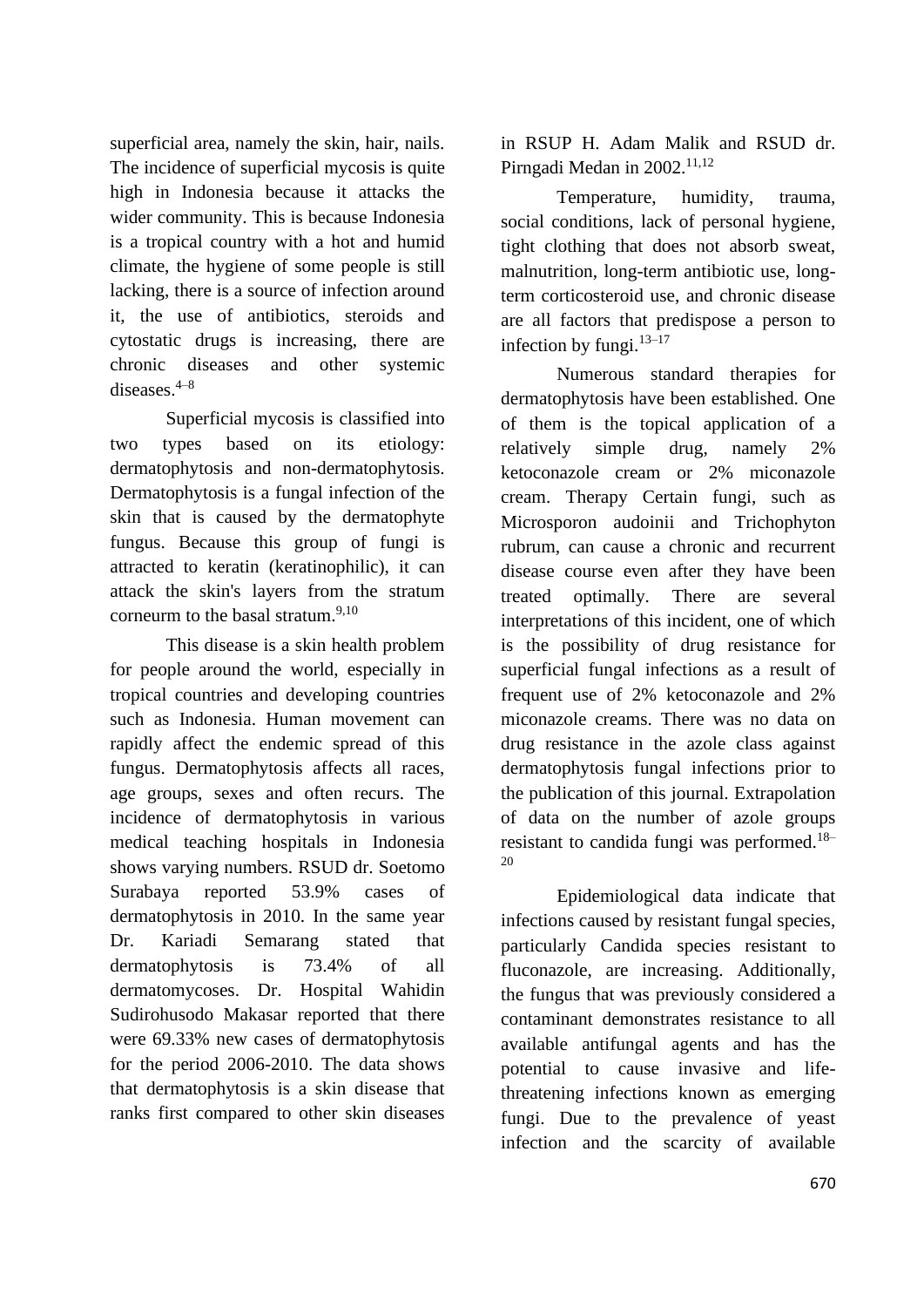therapeutic options, antifungal resistance may become a serious problem in the future. $21$ 

Preventing fungal resistance and determining the best treatment for the patient are critical components of disease therapy. A novel innovation is required to expedite the healing process of patients with dermatophytosis. One such advancement is the topical application of itraconazole. The current treatment is oral itraconazole, which is extremely effective. Unfortunately, numerous cases of drug interactions, allergic reactions, and adverse effects have been reported with oral itraconazole. One possible solution is to switch from oral to topical itraconazole administration, which is typically safer, easier, and less expensive.

This journal summarizes the comparative effectiveness of topical itraconazole versus topical ketoconazole in the treatment of dermatophytosis.

# **2. METHOD AND MATERIAL**

This was a retrospective cohort study in which we compared two different treatment formulations. This study included all cases of fungal infections of the skin seen at Indra's clinic between 2016 and 2017. The research sample is composed of individuals who meet the study's inclusion criteria. The study's inclusion criteria were a minimum age of 12 years and a dermatologistdiagnosed fungal infection of the skin. Incomplete medical record data or a history

of azole drug allergy were used as exclusion criteria in this study. A minimum of 97 samples is required for each treatment formulation group (type 1 error is 5 percent and type 2 error is 20 percent ). Non-random purposive sampling was used to collect data. The purpose of this study is to examine all patient medical record data from 2016 to 2017 for information on the diagnosis and treatment of fungal infections of the skin. The independent variable in this study was a topical formulation of ketoconazole 2% cream or a fungal formulation plus of itracolonazole 2%. In this study, the dependent variables were treatment success (improved or not), adverse events during treatment, and post-treatment symptoms. The two types of data analysis are descriptive data analysis and analytic data analysis. The proportion (percent) for the type of qualitative data and the distribution of centralized data (mean, SD, median, minimum, maximum) are included in descriptive data analysis. Analytical data analysis employed a comparative test for unpaired categorical data in the form of the Peason Chi Square test, the Chi Square with Yates Correction test, or the Fisher Exact test, as appropriate for each statistical test.

# **3. RESULTS**

This study included 235 respondents with fungal infections of the skin. There were 121 respondents who received itraconazole 2% cream combination therapy and 114 respondents received ketoconazole 2% cream therapy. Patient demographic characteristics are presented in full in Table 1 for each group.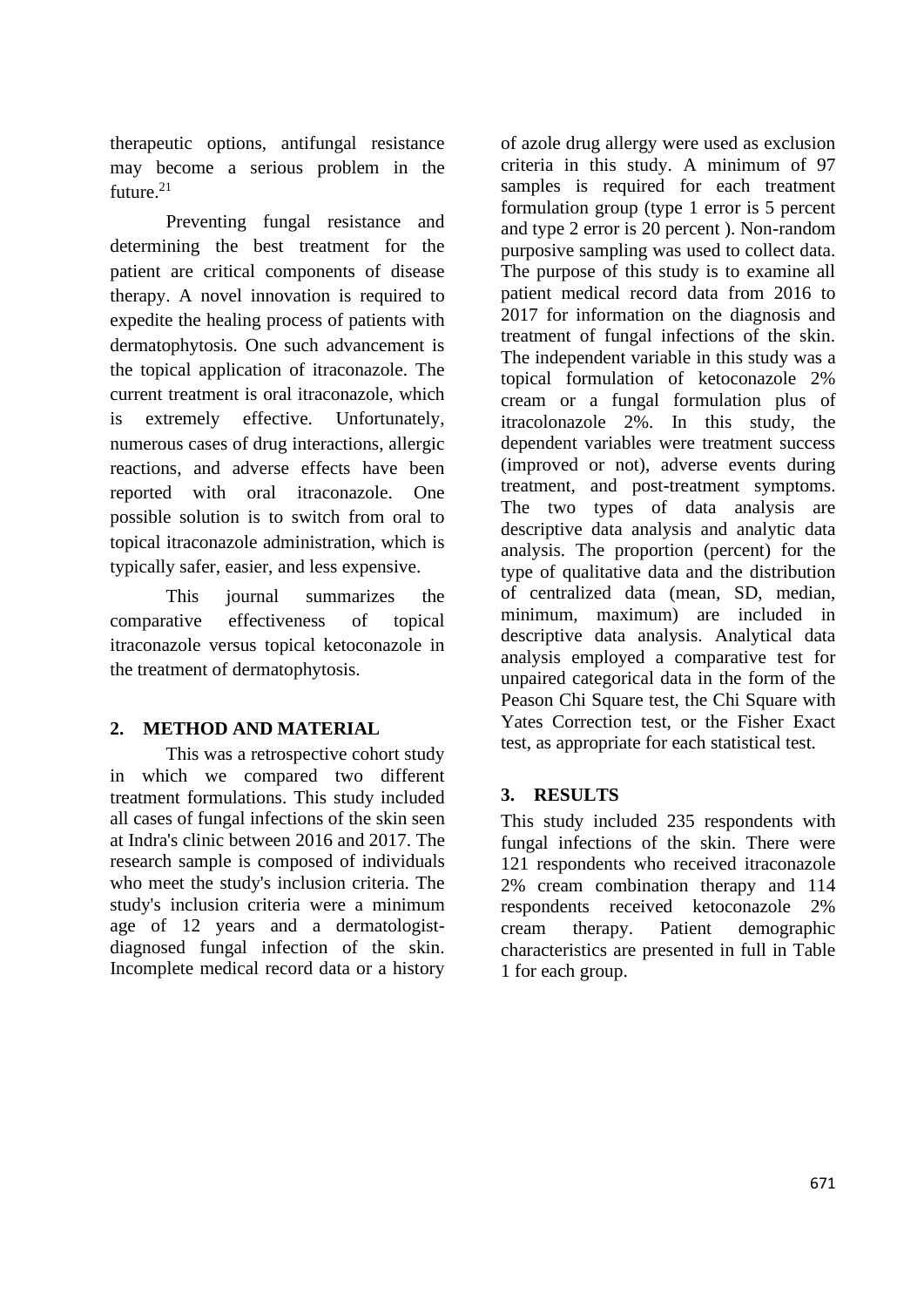|                                | <b>Treatment</b>                       |                                               |         |
|--------------------------------|----------------------------------------|-----------------------------------------------|---------|
| <b>Variable</b>                | Itrakonazole 2%<br>$N: 121$ respondent | <b>Ketokonazole 2%</b><br>$N: 114$ respondent | p-value |
| Age                            | 33,85 (12,72)                          | 32,76 (13,66)                                 | > 0,05  |
| <b>Sex</b>                     |                                        |                                               |         |
| Male                           | 54 (44,6%)                             | 60(52,6%)                                     | > 0.05  |
| Female                         | 67 (55,4%)                             | 54 (47,4%)                                    |         |
| Hygiene                        |                                        |                                               |         |
| Good                           | 20 (16,53%)                            | 21 (18,42%)                                   |         |
| <b>Bad</b>                     | 101 (83,47%)                           | 93 (81,58%)                                   |         |
| Commorbid disease              |                                        |                                               |         |
| Diabetes Mellitus<br>$\bullet$ | 13 (10,7%)                             | $12(10,5\%)$                                  |         |
| Hypertension                   | 18 (14,8%)                             | 16(14%)                                       |         |
| Cardiovaskuler Disease         |                                        |                                               |         |
| <b>Kidney Disease</b>          |                                        |                                               | > 0.05  |
| Hypercholesterol               | 26(21,5%)                              | 26 (22,8%)                                    |         |
| Hyperuricemia                  | $10(8,3\%)$                            | $9(7,9\%)$                                    |         |
| <b>HIV/AIDS</b>                |                                        |                                               |         |
| Autoimun                       |                                        |                                               |         |

#### **Table 1. Demographic Characteristics of Respondents**

The therapy was given for 1 week and was re-examined at the next visit. Of the 121 respondents who received a combination cream containing 2% itraconazole, the cure rate was 91.7%, while 114 respondents who received a combination cream containing 2% ketoconazole obtained a cure rate of

80.7%. According to the Chi Square with Yates Correction statistical test, it was found that there was a difference in the level of clinical improvement from fungal infections to 2% of itraconazole when compared to 2% of ketoconazole. (p-value : 0,023)

### **Table 2. Therapeutic Effectiveness between 2 Treatment Regimens**

| <b>Parametric</b> | <b>Clinical Improvement after 1 week</b> |              |         |  |
|-------------------|------------------------------------------|--------------|---------|--|
|                   | Improvement                              | <b>Not</b>   | p-value |  |
| Itraconazole 2%   | 111 (91,7%)                              | $10(8,3\%)$  | 0,023   |  |
| Ketokonazole 2%   | 92(80,7%)                                | $22(19,3\%)$ |         |  |

Adverse effects were assessed for the use of 2 drug formulations for fungal infections of the skin. It was found that the only side

effect symptoms were persistent itching and redness during the use of itraconazole 2% and ketoconazole 2%. The Fisher Exact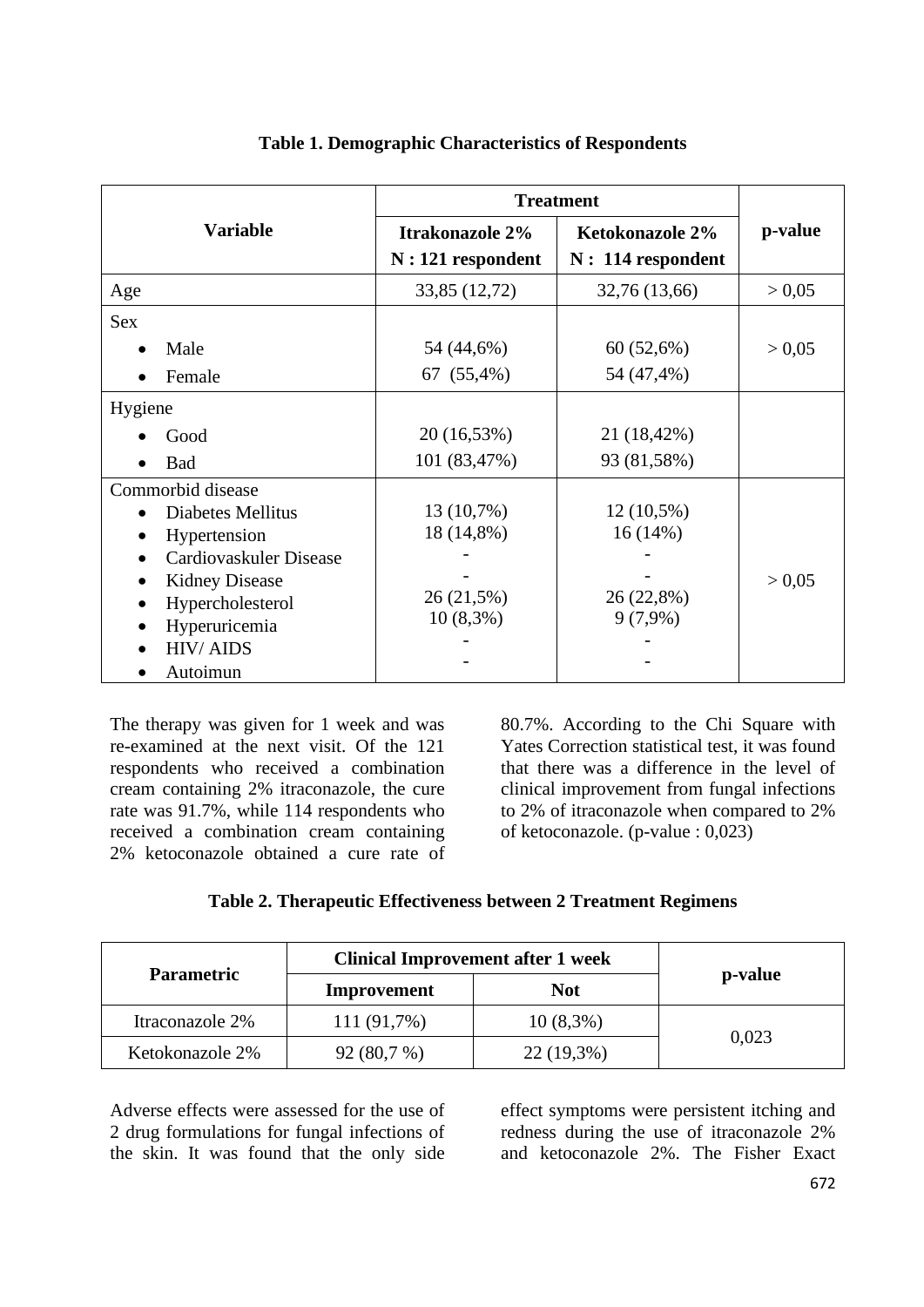statistical test revealed that there was no significant difference in side effects between the 2 intervention groups. On the other hand, it was found that the use of itraconazole

cream had the effect of reducing the incidence of post-inflammatory hyperpigmentation.

### **Table 3. Side effects between the 2 Treatment Regimens**

the WHO (Food and Drug Administration)

|                       | <b>Treatment</b>                       |                                               |                  |
|-----------------------|----------------------------------------|-----------------------------------------------|------------------|
| <b>Variable</b>       | Itrakonazole 2%<br>$N: 121$ respondent | <b>Ketokonazole 2%</b><br>$N: 114$ respondent | p-value          |
| <b>Adverse Effect</b> |                                        |                                               |                  |
| Persistent itching    | $9(7,4\%)$                             | $11(9,6\%)$                                   | > 0.05           |
| Redness               | $6(5,0\%)$                             | $10(8,8\%)$                                   | > 0.05           |
| Skuama                |                                        |                                               | > 0.05<br>< 0.05 |
| Hyperpigmentation     | $22(18,2\%)$                           | 53 (46,5%)                                    |                  |
| <b>DIGOTIONIANI</b>   |                                        | $1.11.1$ $1.11.1$                             | $\cdots$         |

### **4. DISCUSSION**

Dermatophyte, candida, and malasezzia fungi cause superficial fungal diseases of the skin. Red, itchy, and scaly plaques are the primary symptoms of this fungal infection. Azole antifungals are effective against superficial fungal infections of the skin. This azole group is typically administered orally and in combination with topical preparations. The current azole classes that are most frequently administered orally are ketoconazole and itraconazole, while the most frequently administered topical preparations are ketoconazole and miconazole creams. Meanwhile, Itraconazole is still only used orally, and no topical preparation has been approved.19,20,22–24

While there have been numerous reports of resistance occurring during the oral and topical administration of the ketoconazole class, as well as during the administration of miconazole cream, there is something that concerns us more, and that is the reported side effects of ketoconazole on the liver, specifically hepatotoxicity. ), and

have also prohibited the administration of Ketoconazole. The European Medicines Agency has recommended that ketoconazole be banned due to its potential to cause severe liver cell damage. Therefore, we require a new formulation that is more effective, efficient, affordable, and simple to use, while avoiding the side effects associated with the treatment of cases in people with fungal diseases, and which can be cured without the use of oral medications and only through topical administration, as the ketoconasole class cannot be given (is contraindicated) to children. Ketoconazole is contraindicated if the patient has a history of hypersensitivity to any of the drug's components. Due to the high risk of hepatotoxicity, ketoconazole is also contraindicated in patients at risk of liver problems. Additionally, ketoconazole is contraindicated when used in conjunction with quinidine, pimozide, cisapride, or methadone due to an increased risk of prolonging the QT interval. $25-29$ 

Epidemiological studies reveal that fungal infections frequently occur in children, pregnant women, diabetic patients,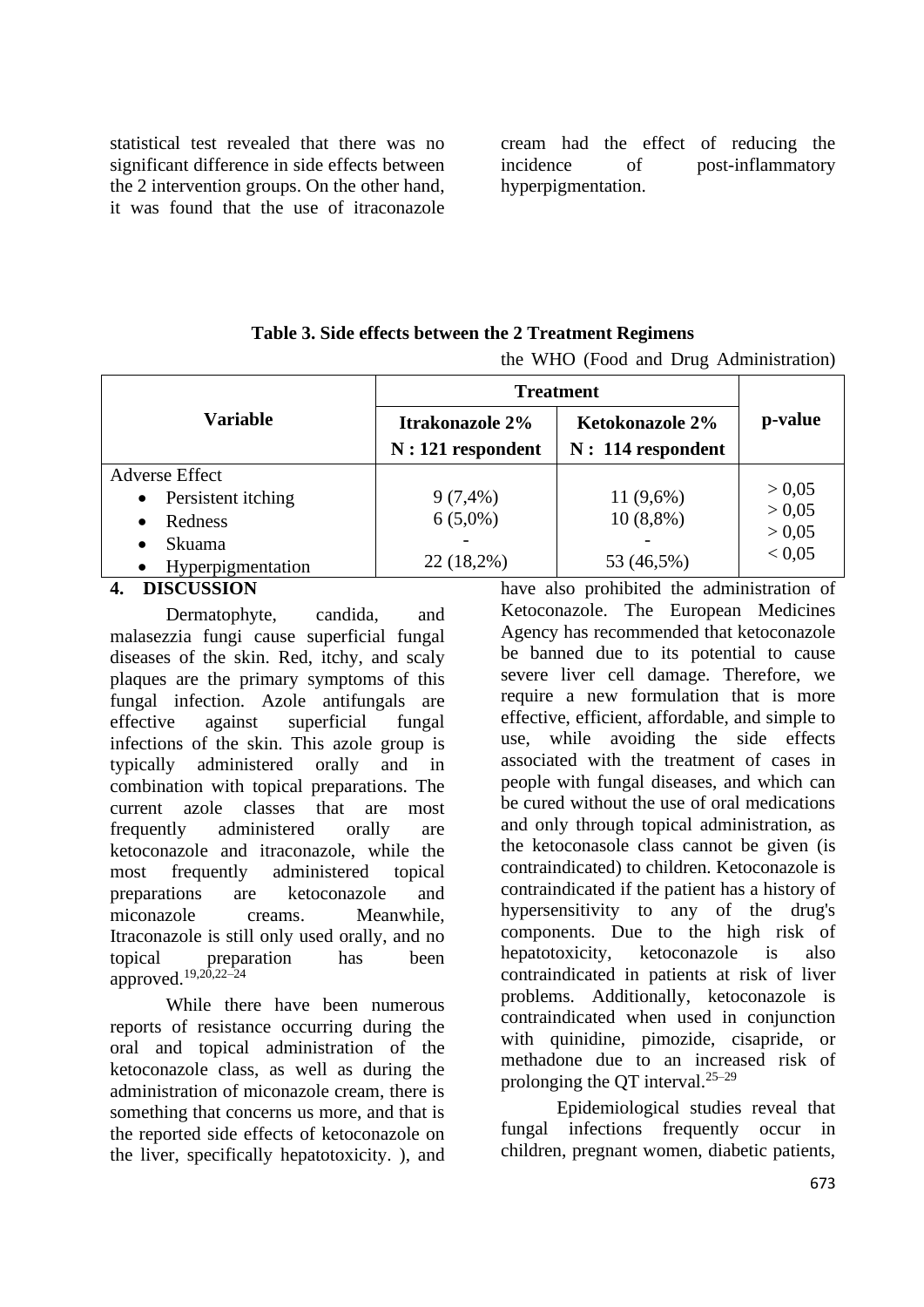patients undergoing treatment for other diseases, and patients undergoing drug therapy. which is quite a bit, so that if there is an active fungal topical therapy, oral givers can be avoided, which also results in a high number of drug interactions. Pharmacological studies indicate that when ketoconazole is combined with rifampicin, isoniazid, efavirenz, nevirapine, or phenytoin, it can cause a number of drug interaction effects, including the following: (1) Decreased blood levels of ketoconazole; (2) Increased effects of midazolam and alprazolam, which can make breathing difficult; (3) Increased levels of digoxin, fentanyl, and phenyto (5) Increases the risk of QT prolongation when used in combination with cisapride, quinidine, ranolazine, and terbenadine; (6) Increases the risk of muscle disorders when used in combination with lovastatin and simvastatin; (7) Increases the risk of bleeding when used in combination with dabigatran.<sup>25,29–31</sup>

On the other hand, Ketoconazole can cause side effects such as: (1) Nausea and vomiting; (2) Headache; (3) The eyes are sensitive to light; (4) Mood swings ; (5) Depression; (6) diarrhea; (7) Weight loss; (8) Changes in the menstrual cycle; (9) Decreased libido; (10) Breast enlargement in men. (11) Bruises and nosebleeds<sup>25,29</sup>

Currently, many ketoconazole therapy is replacing it with oral Itraconazole. The use of oral itraconazole also often causes various drug interactions and side effects for its users. This is a dilemma because itraconazole is a very effective drug for fungal infections. Drug interactions that often arise from the use of oral itraconazole are (1) Increased risk of arrhythmias when taken with cisapride, felodipine, halofantrine, mizolastine, pimozide, or tertenadine; (2) Increases the risk of ergotamine toxicity (ergotismus) when used with drugs containing ergot alkaloids, such as ergotamine; (3) Increases the risk of developing myopathy when used with cholesterol drugs with statins, such as

simvastatin or atorvastatin; (4) Increase the sedative effect of triazolam or midazolam; (5) Lowering itraconazole levels when used with carbamazepine, phenobarbital, phenytoin, isoniazid, nevapirene, or rifampicin; (6) Decreasing the absorption of itraconazole in the blood when taken with antacids, PPI class drugs, or histamine H2 receptor antagonist drugs, such as ranitidine; (7) Increases the negative inotropic effect, namely the heart muscle relaxing effect of the drug verapamil; (8) Increases blood levels of itraconazole when combined with ritonavir, erythromycin, ciprofloxacin, or clarithromycin; (9) Increases the risk of developing serious respiratory problems when taken with fentanyl. While the side effects that often arise from using itraconazole orally are toxicity to the liver and decreased sex drive.<sup>32</sup>

Therefore, the formulation using itraconazole needs to be changed in order to achieve the best efficacy and reduce the possibility of adverse effects. One way is to change the route of administration from oral to topical. The advantages of using topical drugs are for local effects: minimal systemic side effects, preventing first-pass effects, and systemic effects such as IV infusion  $(zero order).$ <sup>33,34</sup>

The use of topical drugs that have been widely circulated is the use of ketoconazole or miconazole cream, which belongs to the first generation azole class. Various studies have shown that there are many resistance mechanisms to the first generation of azoles. Therefore, it is necessary to innovate new anti-fungal topical formulations in order to anticipate cases of resistance with as few side effects as possible. To maximize the efficacy, one of which is to innovate a new formulation with several types of supporting ingredients to achieve the above goals, namely the formulation of a new formulation with a combination of 2-3% itraconazole cream, 1- 3% salicylic acid and 1-3% sulfur.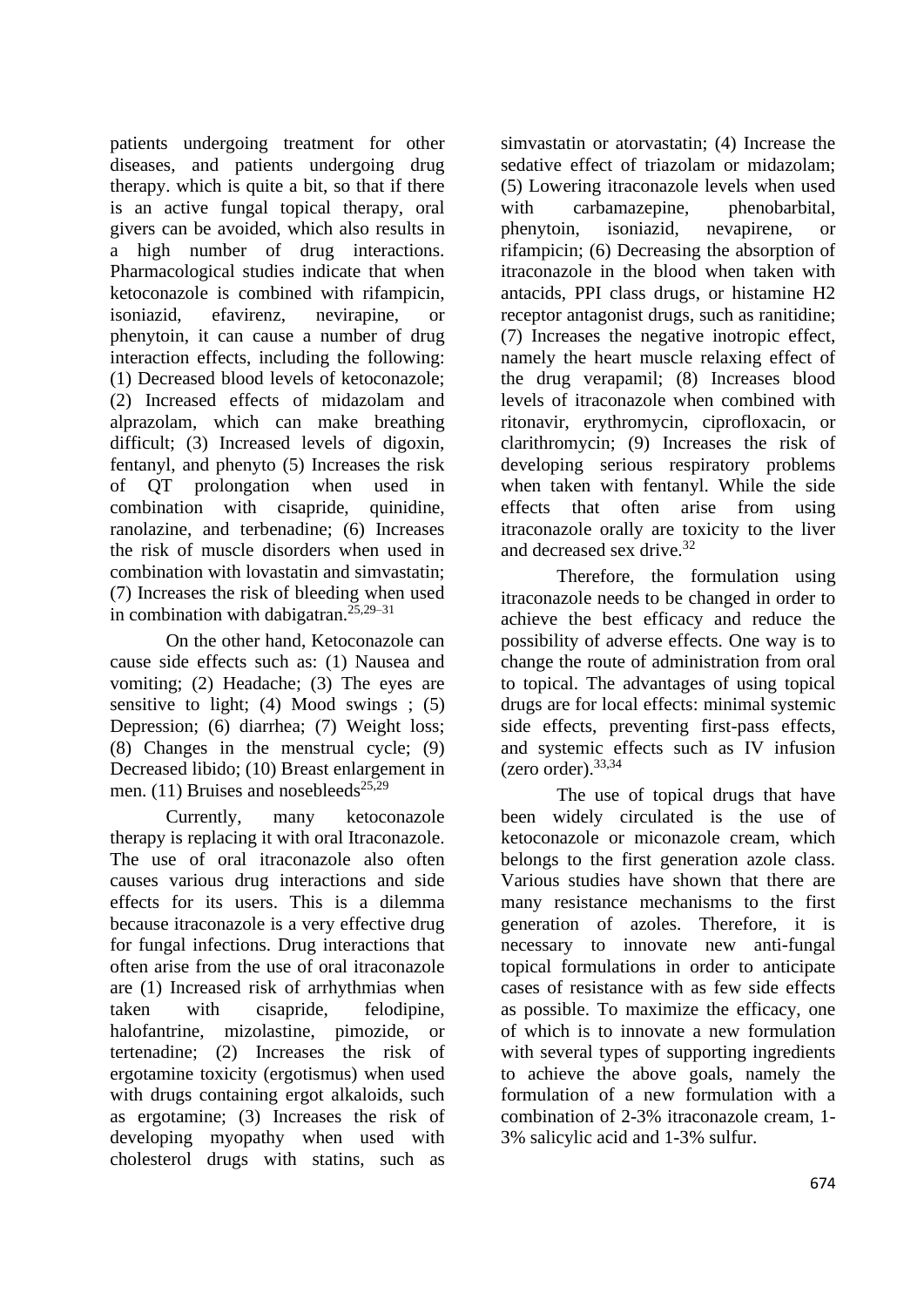Itraconazole is a triazole antifungal that works by inhibiting ergosterol synthesis through inhibition of lanosterol  $14\alpha$ demethylase. Itraconazole is a broadspectrum antifungal and is effective for treating aspegylosis. Itraconazole is also known to have a role in cancer management through inhibition of the hedgehog pathway, but further research is needed.<sup>35-40</sup>

Sulfur (S16) is an element that is widely found and used in various types of industry. In dermatological preparations, the octasulfur (S8) form is generally used. Topical application of sulfur acts as a keratolytic, fungicid, bactericid. Sulfur is used in acne, seborrheic dermatitis, rosacea, scabies and various skin infections.<sup>41-43</sup>

Salicylic Acid (2- Hydroxybenzoic Acid / Orthohydrobenzoic Acid) is a member of the hydroxy acid group. Salicylic Acid can be extracted naturally or synthesized chemically. Topical salicylic acid functions as a keratolytic, comedilytic, reduces sebum production, antihyperplastic, desmolytic, antimicrobial and anesthetic. Salicylic acid as a keratolytic has been widely researched and used. At concentrations of 5% and above, this preparation has a rapid and deep keratolytic effect that causes desquamation. The underlying mechanism is that salicylic acid reduces the intercellular cohesion between corneocytes by dissolving the intercellular material and decreasing the pH of the stratum corneum, resulting in increased hydration and softening. The main goals of keratolytic use are hydration of the stratum corneum, desquamation of the skin, reducing itching, increasing penetration of topical drugs and phototherapy.44–47

The manufacture of night creams is carried out in accordance with the manufacturing standards for dermatological medicines. Formulations consisting of 2-3% itraconazole, 1-3% salicylic acid and 1-3% sulfur are crushed until smooth. The cream base consists of 30% lipowax, 60% distilled

water, 3% aloe vera and 7% honey. The cream base is mixed gradually while stirring in a previously crushed formulation then placed in a container for cream. In the container, the method of use is stated.

This combined cream formulation has a synergic effect that is ideal for fungi pathogenesis, as it combines Itraconazole, which has antifungal properties, with sulfur, which also has fungicidal properties; sulfur also has keratolytic properties; salicylic acid, which is extremely useful to remove keratins from the skin, which are a staple food source for fungi, if the keratin is released through its sulfurous properties and salicylic acid, the fungus is deprived of its primary food source and thus cannot grow. As we know, salicylic acid, in addition to being keratolytic, also increases absorption through the skin, which means that administration of salicylic acid can accelerate the healing of fungal diseases. With the synergistic combination described above, it is hoped that it is extremely effective, efficient, inexpensive, and simple to apply, and can avoid hepatotoxic oral administration and drug interactions.

# **5. CONCLUSION**

Topical itraconazole therapy has been shown to provide a higher rate of clinical improvement compared to topical ketoconazole therapy. The cure rate in the itraconazole cream therapy group was 91.7%, while the group receiving ketoconazole 2% had a lower cure rate of 80.7%. There were significant differences between the 2 therapy groups, and no significant differences in side effects were found between the 2 groups.

### **REFERENCE**

1. Galper SL, Smith BD, Wilson LD. Diagnosis and management of mycosis fungoides. Oncology (Williston Park). 2010 May; 24(6): 491 – 501.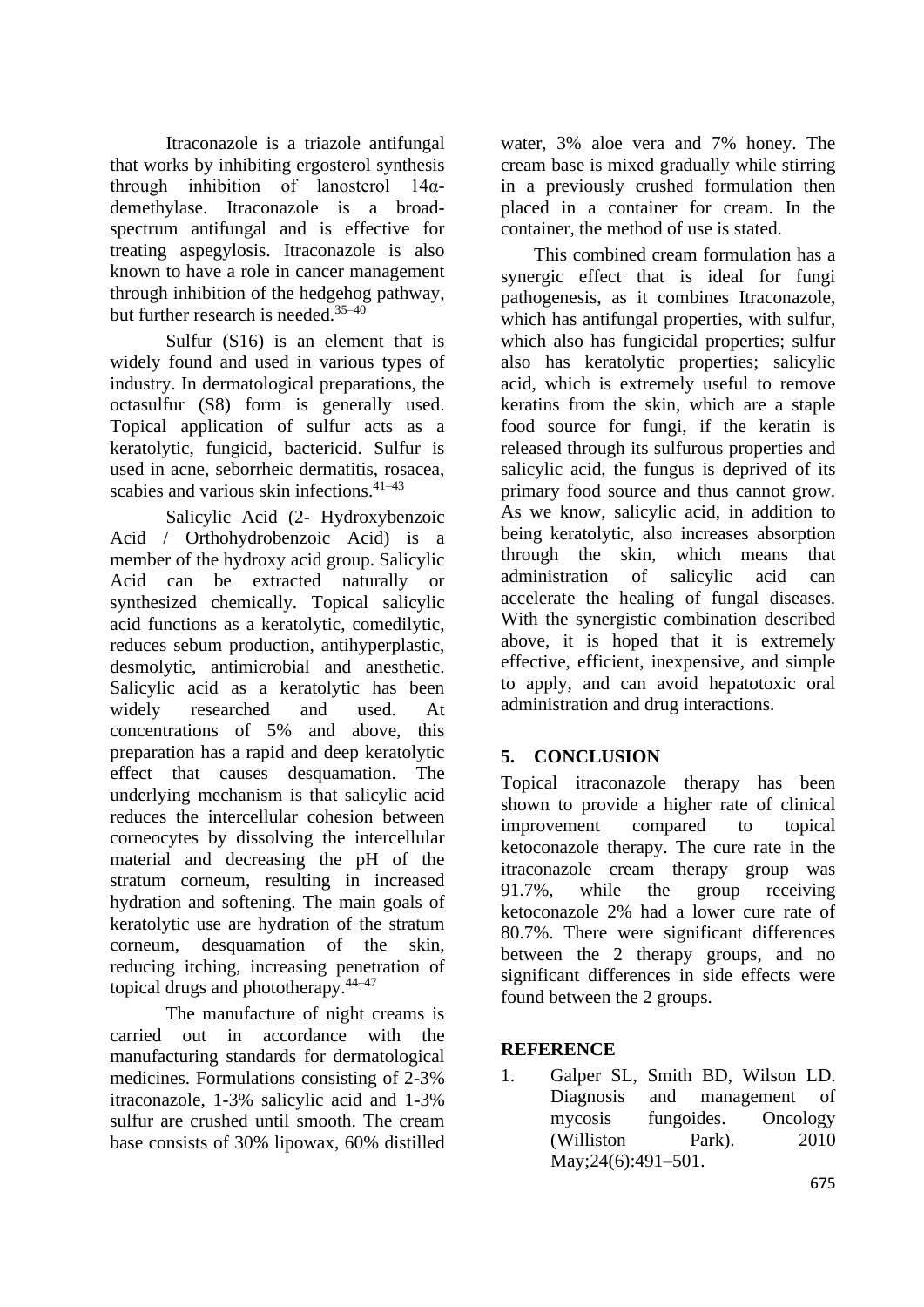- 2. Ahn CS, ALSayyah A, Sangüeza OP. Mycosis Fungoides. Am J Dermatopathol. 2014 Dec;36(12):933–51.
- 3. Lebas E, Arrese JE, Nikkels AF. Risk Factors for Skin Infections in Mycosis Fungoides. Dermatology. 2016;232(6):731–7.
- 4. Segal E, Elad D. Special Issue: Treatments for Fungal Infections. J Fungi. 2018 Dec;4(4):135.
- 5. Rezabek GH, Friedman AD. Superficial Fungal Infections of the Skin. Drugs. 1992 May;43(5):674– 82.
- 6. De Pauw BE. WHAT ARE FUNGAL INFECTIONS? Mediterr J Hematol Infect Dis. 2011 Jan;3(1):e2011001.
- 7. Hay RJ. Fungal skin infections. Arch Dis Child. 1992 Sep;67(9):1065–7.
- 8. Kühbacher A, Burger-Kentischer A, Rupp S. Interaction of Candida Species with the Skin. Microorganisms. 2017 Jun;5(2):32.
- 9. Weitzman I, Summerbell RC. The dermatophytes. Clin Microbiol Rev. 1995;8(2):240–59.
- 10. Tainwala R, Sharma Y. Pathogenesis of dermatophytoses. Indian J Dermatol. 2011;56(3):259.
- 11. Morales Suárez-Varela MM, Llopis González A, Marquina Vila A, Bell J. Mycosis fungoides: Review of Epidemiological Observations. Dermatology. 2000;201(1):21–8.
- 12. Havlickova B, Czaika VA, Friedrich M. Epidemiological trends in skin mycoses worldwide. Mycoses. 2008 Sep;51:2–15.
- 13. da Silva BCM, Paula CR, Auler ME, Ruiz L da S, dos Santos JI, Yoshioka MCN, et al. Dermatophytosis and immunovirological status of HIV-

infected and AIDS patients from Sao Paulo city, Brazil. Mycoses. 2014 Jan;n/a-n/a.

- 14. Olutoyin OO, Onayemi O, Gabriel AO. Risk factors associated with acquiring superficial fungal infections in school children in South Western Nigeria: a comparative study. Afr Health Sci. 2017 Jul;17(2):330.
- 15. Metintas S, Kiraz N, Arslantas D, Akgun Y, Kalyoncu C, Kiremitçi A, et al. Frequency and risk factors of dermatophytosis in students living in rural areas in Eskişehir, Turkey. Mycopathologia. 2004 May;157(4):379–82.
- 16. Qadim HH, Golforoushan F, Azimi H, Goldust M. Factors leading to dermatophytosis. Ann Parasitol. 2013;59(2):99–102.
- 17. Gürcan S, Tikveşli M, Eskiocak M, Kiliç H, Otkun M. [Investigation of the agents and risk factors of dermatophytosis: a hospital-based study]. Mikrobiyol Bul. 2008 Jan;42(1):95–102.
- 18. Sanguinetti M, Posteraro B, Fiori B, Ranno S, Torelli R, Fadda G. Mechanisms of Azole Resistance in Clinical Isolates of Candida glabrata Collected during a Hospital Survey of Antifungal Resistance. Antimicrob Agents Chemother. 2005 Feb;49(2):668–79.
- 19. Pires CAA, Cruz NFS da, Lobato AM, Sousa PO de, Carneiro FRO, Mendes AMD. Clinical, epidemiological, and therapeutic profile of dermatophytosis. An Bras Dermatol. 2014 Apr;89(2):259–64.
- 20. Aditya K. G, Jennifer E. R, Melody C, Elizabeth A. C. Dermatophytosis: The Management of Fungal Infections. Ski Dermatology Clin. 2005 Sep;4(5):305–10.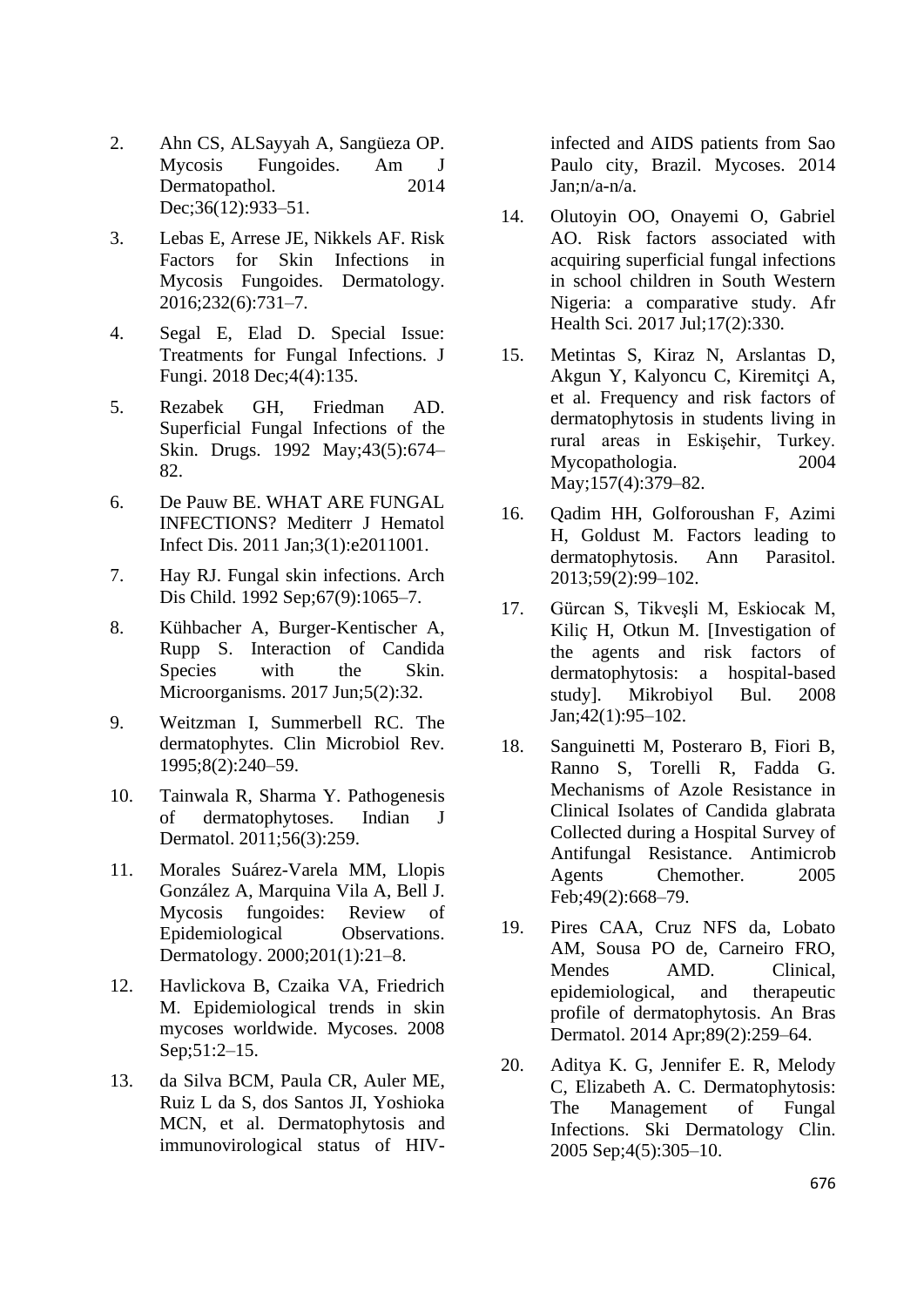- 21. Canuto MM, Rodero FG. Antifungal drug resistance to azoles and polyenes. Lancet Infect Dis. 2002 Sep;2(9):550–63.
- 22. Laniosz V, Wetter D. What's new in the treatment and diagnosis of dermatophytosis? Semin Cutan Med Surg. 2014 Sep;33(3):136–9.
- 23. Verrier J, Monod M. Diagnosis of Dermatophytosis Using Molecular Biology. Mycopathologia. 2017 Feb;182(1–2):193–202.
- 24. Degreef HJ, DeDoncker PRG. Current therapy of dermatophytosis. J Am Acad Dermatol. 1994 Sep;31(3):S25–30.
- 25. Gupta AK, Lyons DCA. The Rise and Fall of Oral Ketoconazole. J Cutan Med Surg. 2015 Jul;19(4):352–7.
- 26. Smith EB, Henry JC. Ketoconazole: An Orally Effective Antifungal Agent Mechanism of Action, Pharmacology, Clinical Efficacy and Adverse Effects. Pharmacother J Hum Pharmacol Drug Ther. 1984 Jul;4(4):199–203.
- 27. Scheinfeld N. Ketoconazole: A review of a workhorse antifungal molecule with a focus on new foam and gel formulations. Drugs of Today. 2008;44(5):369.
- 28. Hume AL, Kerkering TM. Ketoconazole (Nizoral, Janssen Pharmaceutica, Inc.). Drug Intell Clin Pharm. 1983 Mar;17(3):169–74.
- 29. Banankhah PS, Garnick KA, Greenblatt DJ. Ketoconazole-Associated Liver Injury in Drug-Drug Interaction Studies in Healthy Volunteers. J Clin Pharmacol. 2016 Oct;56(10):1196–202.
- 30. Boulenc X, Nicolas O, Hermabessière S, Zobouyan I, Martin V, Donazzolo Y, et al. CYP3A4-based drug–drug

interaction: CYP3A4 substrates' pharmacokinetic properties and ketoconazole dose regimen effect. Eur J Drug Metab Pharmacokinet. 2016 Feb;41(1):45–54.

- 31. Baciewicz AM, Baciewicz FA. Ketoconazole and fluconazole drug interactions. Arch Intern Med. 1993 Sep;153(17):1970–6.
- 32. Daneshmend TK, Warnock DW. Clinical Pharmacokinetics of Ketoconazole. Clin Pharmacokinet [Internet]. 1988 Jan;14(1):13–34. Available from: http://link.springer.com/10.2165/0000 3088-198814010-00002
- 33. Patzschke K, Ritter W, Siefert HM, Weber H, Wegner LA. Pharmacokinetic studies following systemic and topical administration of [14C]bifonazole in man. Arzneimittelforschung. 1983;33(5):745–50.
- 34. Sacks P-L, Harvey RJ, Rimmer J, Gallagher RM, Sacks R. Topical and systemic antifungal therapy for the symptomatic treatment of chronic rhinosinusitis. Cochrane Database Syst Rev. 2018 Sep;
- 35. De Beule K. Itraconazole: pharmacology, clinical experience and future development. Int J Antimicrob Agents. 1996 Feb;6(3):175–81.
- 36. Haria M, Bryson HM, Goa KL. Itraconazole. Drugs. 1996 Apr;51(4):585–620.
- 37. Grant SM, Clissold SP. Itraconazole. Drugs. 1989 Mar;37(3):310–44.
- 38. De Beule K, Van Gestel J. Pharmacology of Itraconazole. Drugs. 2001;61(Supplement 1):27–37.
- 39. Lestner J, Hope WW. Itraconazole: an update on pharmacology and